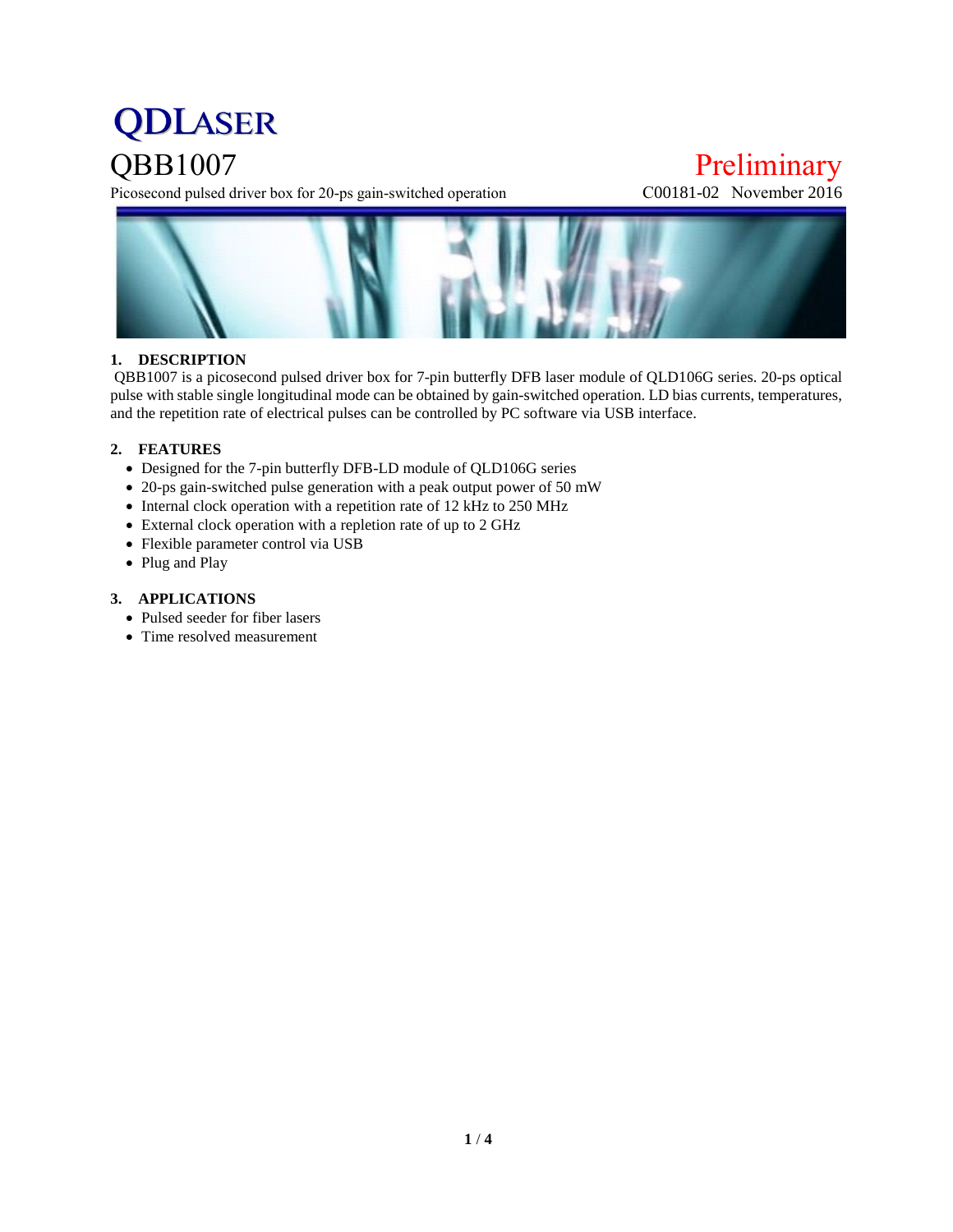## **QDLASER**

### **4. APPEARANCE**

#### ・Front Panel



・Rear Panel



#### **5. ACCESSORIES**

- Power cable
- USB cable
- 9-pin D-sub cable
- Connecting adaptor for D-sub cable to butterfly module
- Document CD-ROM(manual, applicaton software)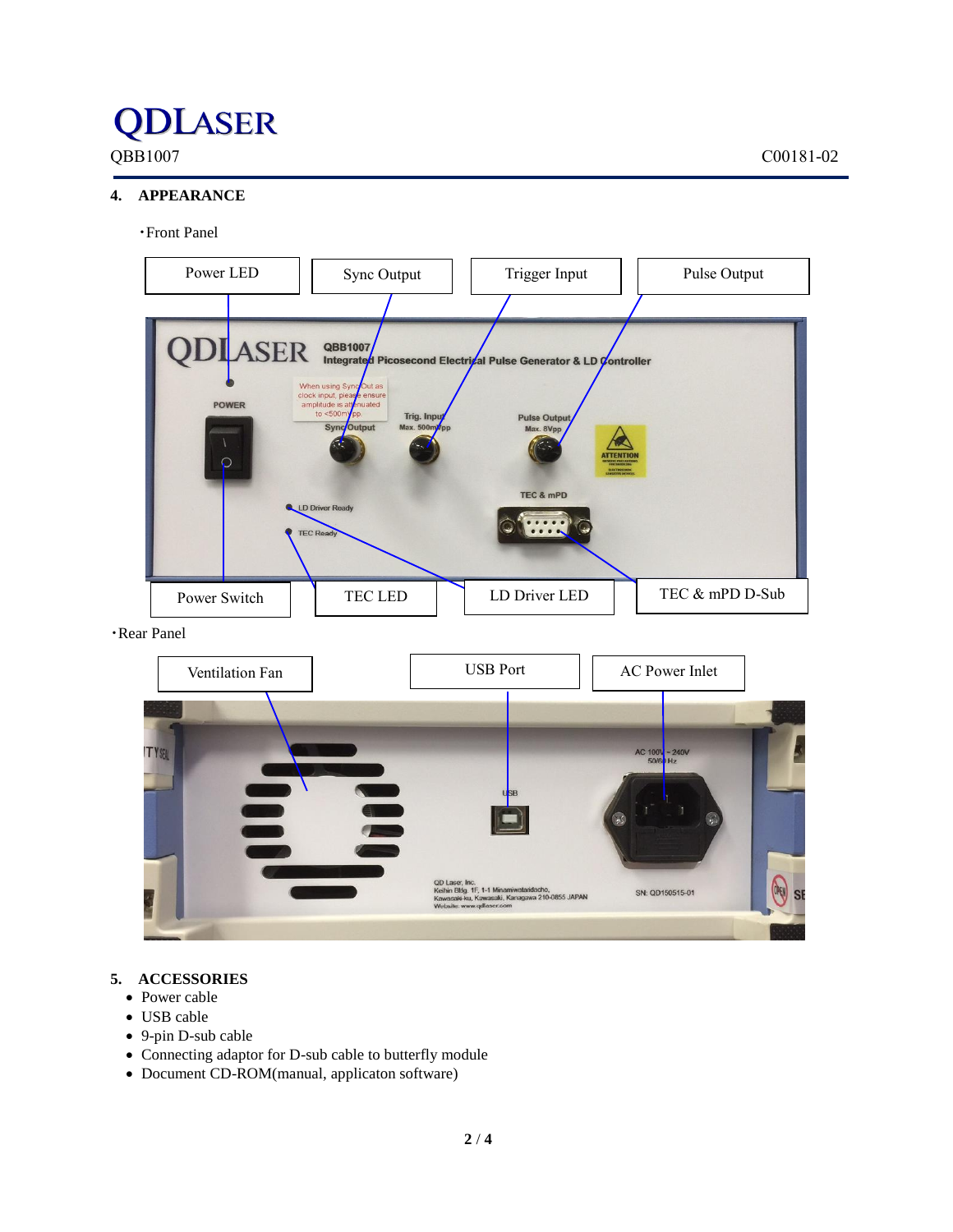### **QDLASER**

### **6. OPTICAL AND ELECTRICAL CHARACTERISTICS**

| <b>PARAMETER</b>             | <b>MIN</b> | <b>TYP</b>        | <b>MAX</b> | <b>UNIT</b> | <b>REMARK</b>            |
|------------------------------|------------|-------------------|------------|-------------|--------------------------|
| Optical pulse width          |            | 20                |            | ps          |                          |
| Peak output power            |            | 50                |            | mW          |                          |
| <b>Jitter</b> <sub>RMS</sub> |            |                   |            | ps          |                          |
| Pulse to pulse stability     |            | 3                 |            | $\%$        |                          |
| Peak wavelength              |            | $\Lambda_{\rm D}$ |            | nm          | Depends on integrated LD |
| Side-mode supression ratio   |            | 30                |            | dB          |                          |
| Spectral line width          |            | 0.1               |            | nm          |                          |
|                              |            |                   |            |             |                          |

#### Optical specifications for QLD106G series under gain-switched operation

#### Electrical specifications

| <b>MIN</b> | <b>TYP</b> | <b>MAX</b> | <b>UNIT</b>     | <b>REMARK</b>            |
|------------|------------|------------|-----------------|--------------------------|
|            | 70         |            | ps              | Fixed                    |
| 0.012      |            | 250        | MH <sub>z</sub> | With internal clock mode |
|            |            | 8          |                 | Fixed                    |
|            |            | 200        | mA              |                          |
| 15         | 25         | 40         | $\rm ^{\circ}C$ |                          |
| 10         |            | 40         | $\rm ^{\circ}C$ |                          |
|            |            | 1.3        | A               |                          |
|            |            |            |                 |                          |

(\*1) Repetition rate can be tuned from single shot to 2 GHz with external clock mode.

(\*2)  $I_b$  should be set at less than 90 mA for the operation of QLD106G series.

#### Clock interface

| <b>PARAMETER</b>             | MIN     | TYP     | MAX          | <b>UNIT</b> | <b>REMARK</b>                 |
|------------------------------|---------|---------|--------------|-------------|-------------------------------|
| External clock frequency     |         | -       | 2000         | <b>MHz</b>  | Single shot available         |
| External clock voltage range | $0 - 1$ |         | $-5 \sim +5$ | V           |                               |
| External clock rise time     |         |         | 10           | ns          |                               |
| External clock duty ratio    |         | 50      |              | $\%$        |                               |
| Clock monitor output voltage |         | $0 - 1$ |              |             | $50\Omega$ (0~2V@Open)        |
| Propagation delay            |         | 15      |              | ns          | Including optical fiber of 1m |

#### Dimensions

| <b>PARAMETER</b> | Value                                             | UNIT |
|------------------|---------------------------------------------------|------|
| Total unit size  | $235 \times 390 \times 100$ (Maximum parts hight) | mm   |
| Weight           | J.J                                               | kg   |